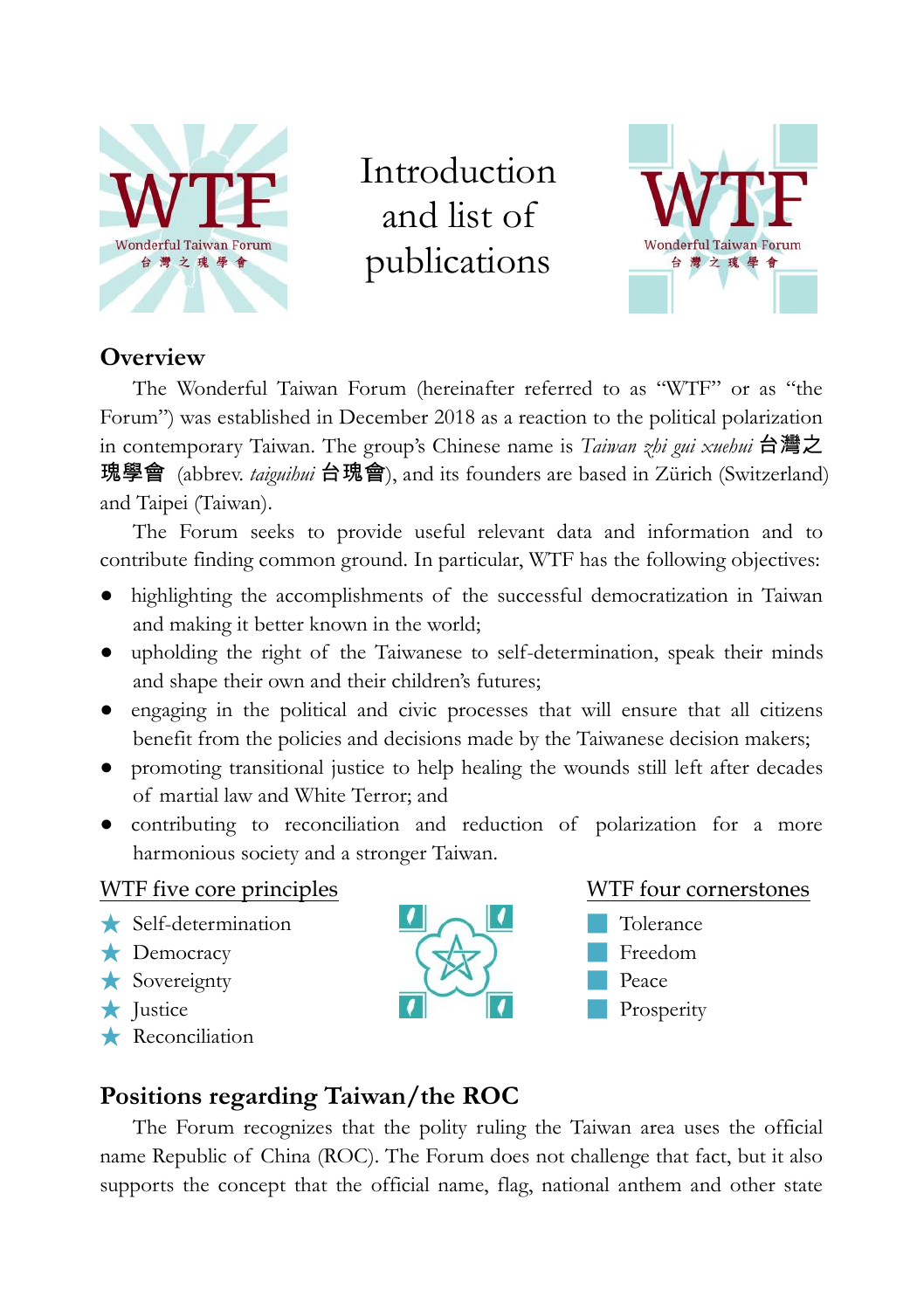symbols should be adjusted as soon as relevant measures would no longer pose a threat to the national security and existence of the ROC.

The Forum sees the ROC as an independent, sovereign and democratic state that is not a renegade province of any other political entity. The jurisdiction of the ROC includes Taiwan, Penghu, Kinmen, Matsu as well as smaller islands close to Taiwan proper like Orchid Island, Green Island, Little Ryukyu, Guishan Island, Huaping, Mianhua, Pengjia, and others. The Forum believes that the sanctity of the ROC territory as described above must be respected by all countries in the world and protected accordingly.

The ROC is a modern, multi-party democracy with full respect for human rights, and basic freedoms (conscience and religion, opinion and expression, press, association, peaceful assembly) are guaranteed and protected. The Forum believes that major changes regarding the political system of the ROC and its territory must be approved by a majority of its citizens through referendum. The Forum regards democracy and self-determination as the highest principles for all aspects of Taiwan politics that must not be violated under any circumstances.

#### **Positions regarding Taiwan's international relations**

The Forum advocates the ROC/Taiwan joining the United Nations and other international organizations. The Forum urges the international community to recognize the ROC as sovereign and independent state. Taiwan should be granted its rightful place in the global arena, whereas political intervention by other states aimed at preventing Taiwan's international participation should be condemned, rejected and prevented.

The Forum supports policies that help maintain peace in the Taiwan Strait. Likewise, policies that jeopardize the preservation of peace in the Taiwan Strait as well as of democracy, freedom and rule of law in the Taiwan area (i. e. the ROC) are rejected by the Forum.

#### **Positions regarding reconciliation and harmony**

The Forum recognizes the need for reconciliation in Taiwan after decades of White Terror in the martial law era came to an end. In order to achieve this, the truth about human rights violations must be revealed. Offspring of perpetrators must not be blamed or held responsible for crimes committed by others. Transitional justice is a necessary process, but it should not be abused by politicians or political parties as a weapon for gains concerning politics of the day.

The Forum is concerned about the polarization in Taiwan's party politics and seeks to make contributions aimed at finding common ground for the main political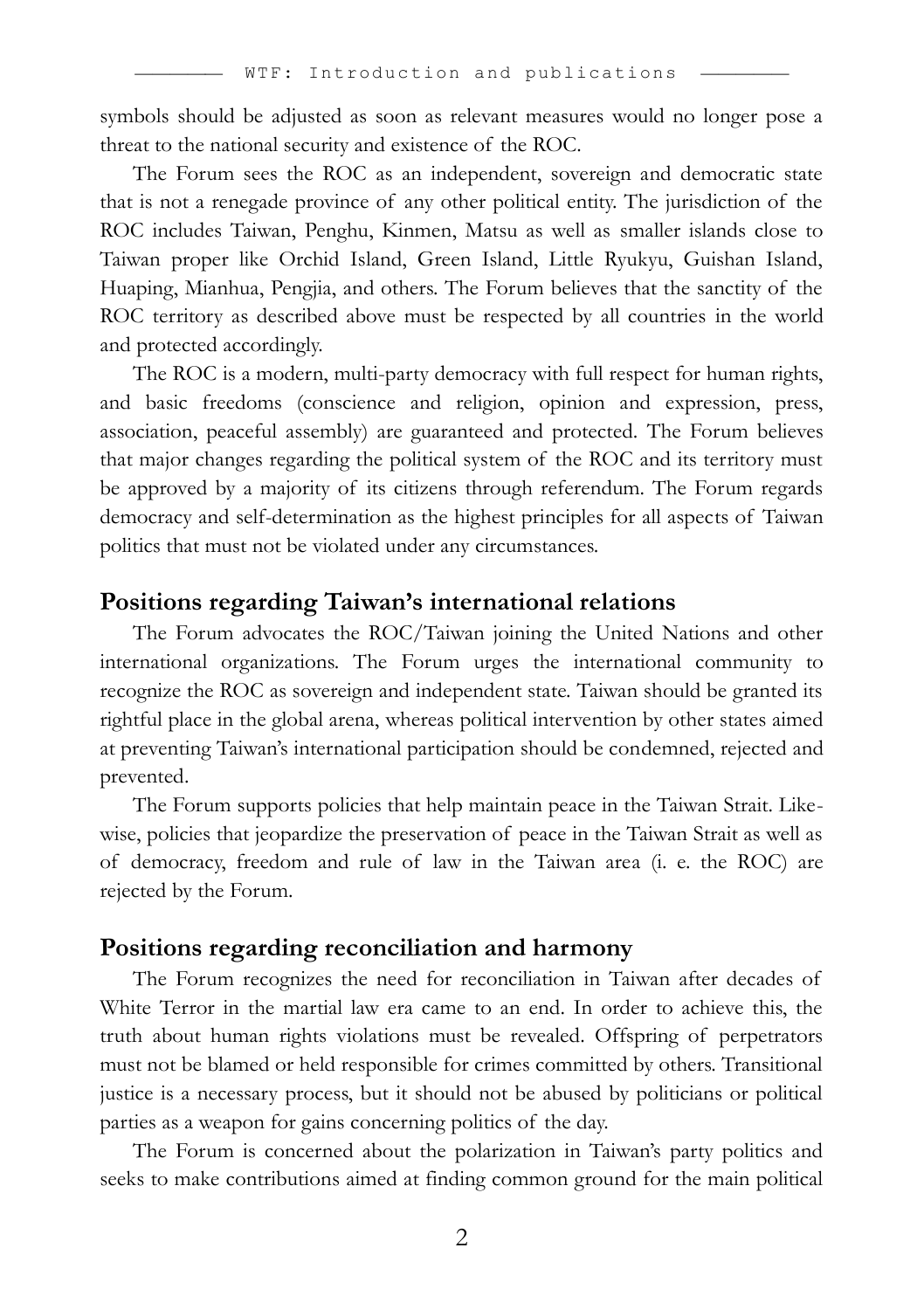camps. The Forum believes that there should be no place for demonizing of political opponents and hatemongering in Taiwan.

### **Participation**

As there is no formal membership, anybody who agrees with the positions, objectives and core principles of WTF can consider herself or himself a participant, and participation is open to persons of any nationality, gender, race, religious beliefs and sexual orientation.

## **Publications**

In general, files published by the Forum are intended to be resourceful, balanced, non-partisan, unbiased and undogmatic reference tools for research. Primary WTF publications include the following PDF files, all in A4 format:

»The Constitution of the Republic of China«

Contains the full text of the ROC Constitution, the Temporary Provisions Effective During the Period of Communist Rebellion, and the Additional Articles (i. e. amendments of the constitution), both in the Chinese original and the official English translation. 71 pages, file size 1.9 MB; click **[here](http://www.taiwan-database.net/PDFs/WTFpdf07.pdf)** to open file

»Selected important texts and documents«

Shows major treaties and other official text pertaining to sovereignty issues of the ROC. 175 pages, file size 4.2 MB; click **[here](http://www.taiwan-database.net/PDFs/WTFpdf08.pdf)** to open file

»Inaugural addresses by ROC Presidents since 1996«

Contains the full texts of the presidential speeches (Lee Teng-hui 1996, Chen Shui-bian 2000 and 2004, Ma Ying-jeou 2008 and 2012, Tsai Ing-wen 2016 and 2020) held on the day they were sworn in (Chinese original plus official English translation). 54 pages, file size 2.3 MB; click **[here](http://www.taiwan-database.net/PDFs/WTFpdf09.pdf)** to open file

»Facts about the "1992 Consensus"«

Includes explanations and contemporary reports of a ROC government publication pertaining to the subject. 14 pages, file size 1.6 MB; click **[here](http://www.taiwan-database.net/PDFs/WTFpdf10.pdf)** to open file

»The History of China: A Summary«

Provides a complete but concise overview of China's history from the beginnings to the dawn of the ROC. 81 pages, file size 4.6 MB; click **[here](http://www.taiwan-database.net/PDFs/WTFpdf04.pdf)** to open file

»Hanyu Pinyin 【漢語拼音】«

Contains detailed and concise information pertaining to the subject, including comparative tables with other major Romanization systems like MPS, Wade Giles, and Tongyong Pinyin 通用拼音. 29 pages, file size 1.6 MB; click **[here](http://www.taiwan-database.net/PDFs/WTFpdf03.pdf)** to open file